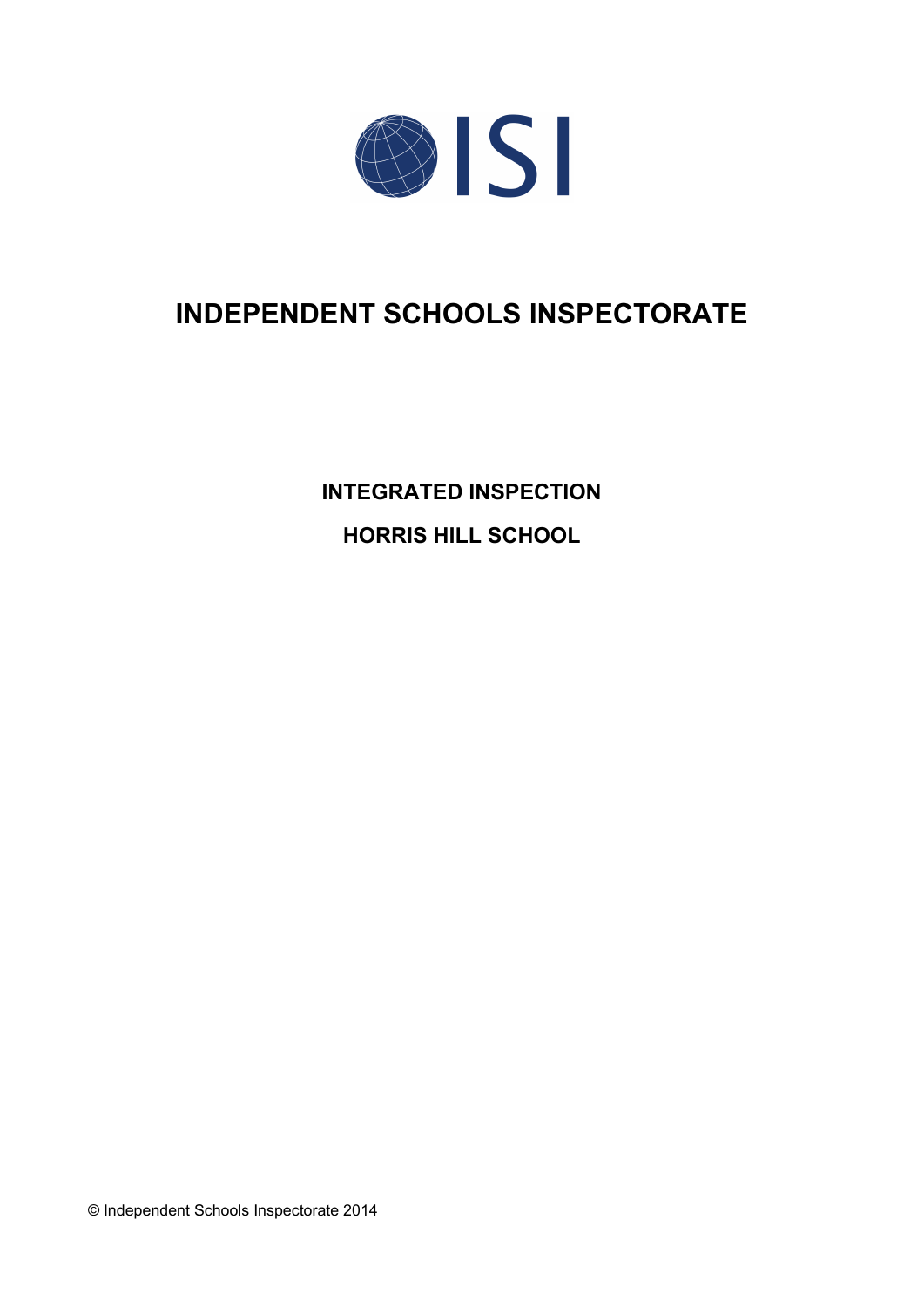# **INDEPENDENT SCHOOLS INSPECTORATE**

| <b>Full Name of School</b>       | <b>Horris Hill School</b>  |    |         |
|----------------------------------|----------------------------|----|---------|
| <b>DfE Number</b>                | 850/6072                   |    |         |
| Registered Charity Number 307331 |                            |    |         |
| <b>Address</b>                   | <b>Horris Hill School</b>  |    |         |
|                                  | <b>Newtown</b>             |    |         |
|                                  | <b>Newbury</b>             |    |         |
|                                  | <b>Berkshire</b>           |    |         |
|                                  | <b>RG20 9DJ</b>            |    |         |
| <b>Telephone Number</b>          | 01635 40594                |    |         |
| Fax Number                       | 01635 39586                |    |         |
| <b>Email Address</b>             | enquiries@horrishill.com   |    |         |
| Headmaster                       | <b>Mr Giles Tollit</b>     |    |         |
| <b>Chair of Governors</b>        | <b>Mr Christopher Ball</b> |    |         |
| Age Range                        | 7 to 13                    |    |         |
| <b>Total Number of Pupils</b>    | 115                        |    |         |
| <b>Gender of Pupils</b>          | <b>Boys</b>                |    |         |
| Numbers by Age                   | $7 - 11$ :                 | 62 |         |
|                                  | $11 - 13:$                 | 53 |         |
| Number of Day Pupils             | Total:                     | 20 |         |
| <b>Number of Boarders</b>        | Total:                     | 95 |         |
|                                  | Full:                      | 95 | Weekly: |
| <b>Inspection Dates</b>          | 07 Oct 2014 to 10 Oct 2014 |    |         |
|                                  |                            |    |         |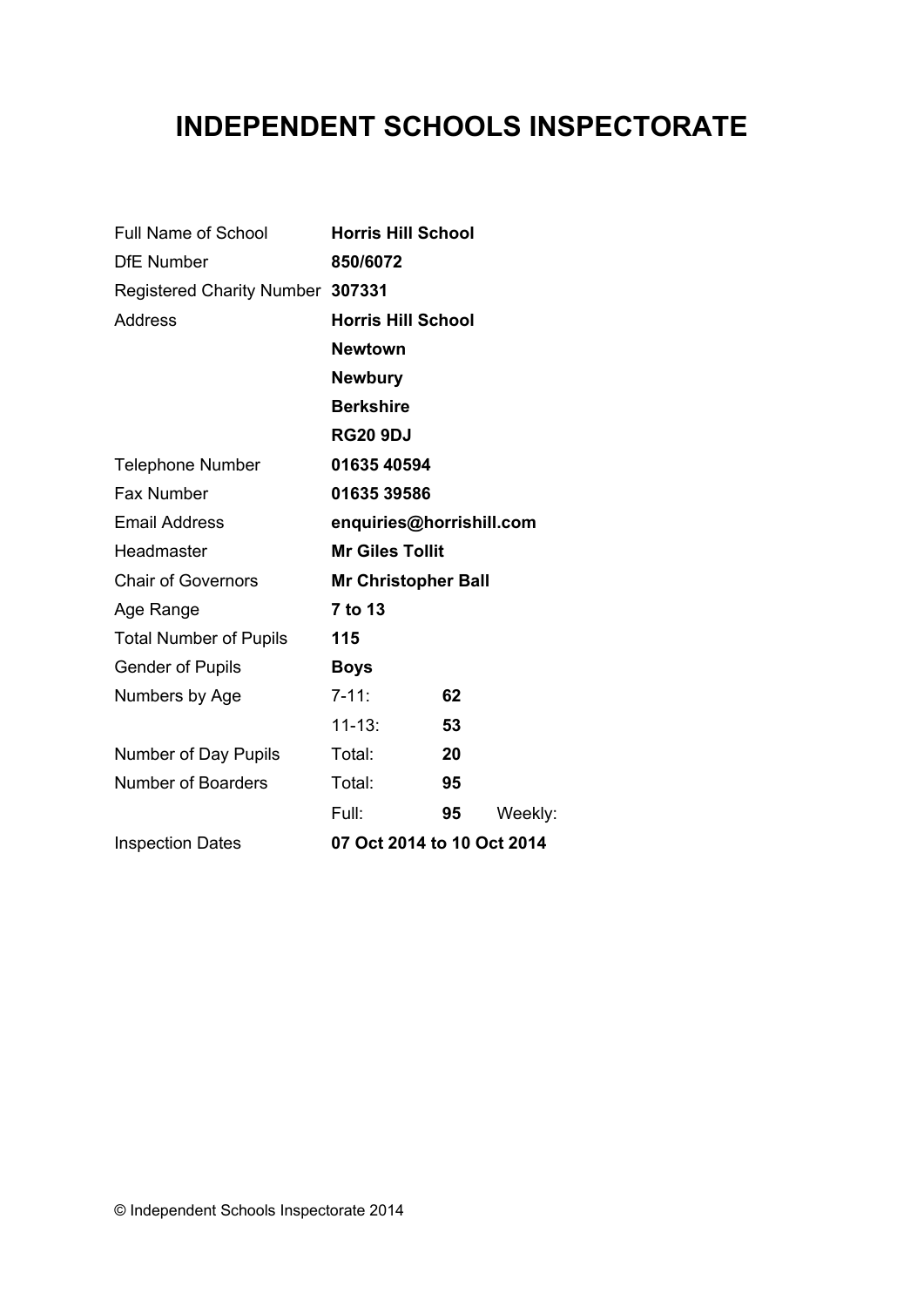### **PREFACE**

This inspection report follows the *ISI schedule,* which occupies a period of four continuous days in the school. The previous ISI inspection was in November 2008.

The Independent Schools Inspectorate (ISI) is the body approved by the Secretary of State for the purpose of inspecting schools belonging to the Independent Schools Council (ISC) Associations and reporting on compliance with the Education (Independent School Standards) (England) Regulations 2010, as amended. The range of these Regulations, which replace those first introduced on 1 September 2003, can be viewed on the website [www.legislation.gov.uk.](http://www.legislation.gov.uk) Additionally, inspections will consider the school's accessibility plan under Schedule 10 of the Equality Act 2010 and the ban on corporal punishment introduced by the School Standards and Framework Act 1998.

The inspection was also carried out under the arrangements of the ISC Associations for the maintenance and improvement of the quality of their membership.

The inspection of the school is from an educational perspective and provides limited inspection of other aspects, although inspectors comment on any significant hazards or problems they encounter which have an adverse impact on children. The inspection does not include:

- (i) an exhaustive health and safety audit
- (ii) an in-depth examination of the structural condition of the school, its services or other physical features
- (iii) an investigation of the financial viability of the school or its accounting procedures
- (iv) an in-depth investigation of the school's compliance with employment law.

Inspectors may be aware of individual safeguarding concerns, allegations and complaints as part of the inspection process. Such matters will not usually be referred to in the published report but will have been considered by the team in reaching their judgements.

Both Ofsted and ISI inspect and report on the Independent School Standards Regulations. However, they apply different frameworks and have different criteria for judging school quality that are suited to the different types of schools they inspect. Both use a four point scale when making judgements of quality but, whilst the ISI terminology reflects quality judgements that are at least equivalent to those used by Ofsted, they also reflect the differences in approach. ISI reports do not provide a single overarching judgement for the school but instead give a clear judgement on each aspect of the school's work at the beginning of each section. **These headline statements must include one of the ISI descriptors 'excellent', 'good', 'sound' or 'unsatisfactory', and where Achievement is 'exceptional' that term may be used for the top grade.** Elsewhere in the report, inspectors may use a range of different adjectives to make judgements.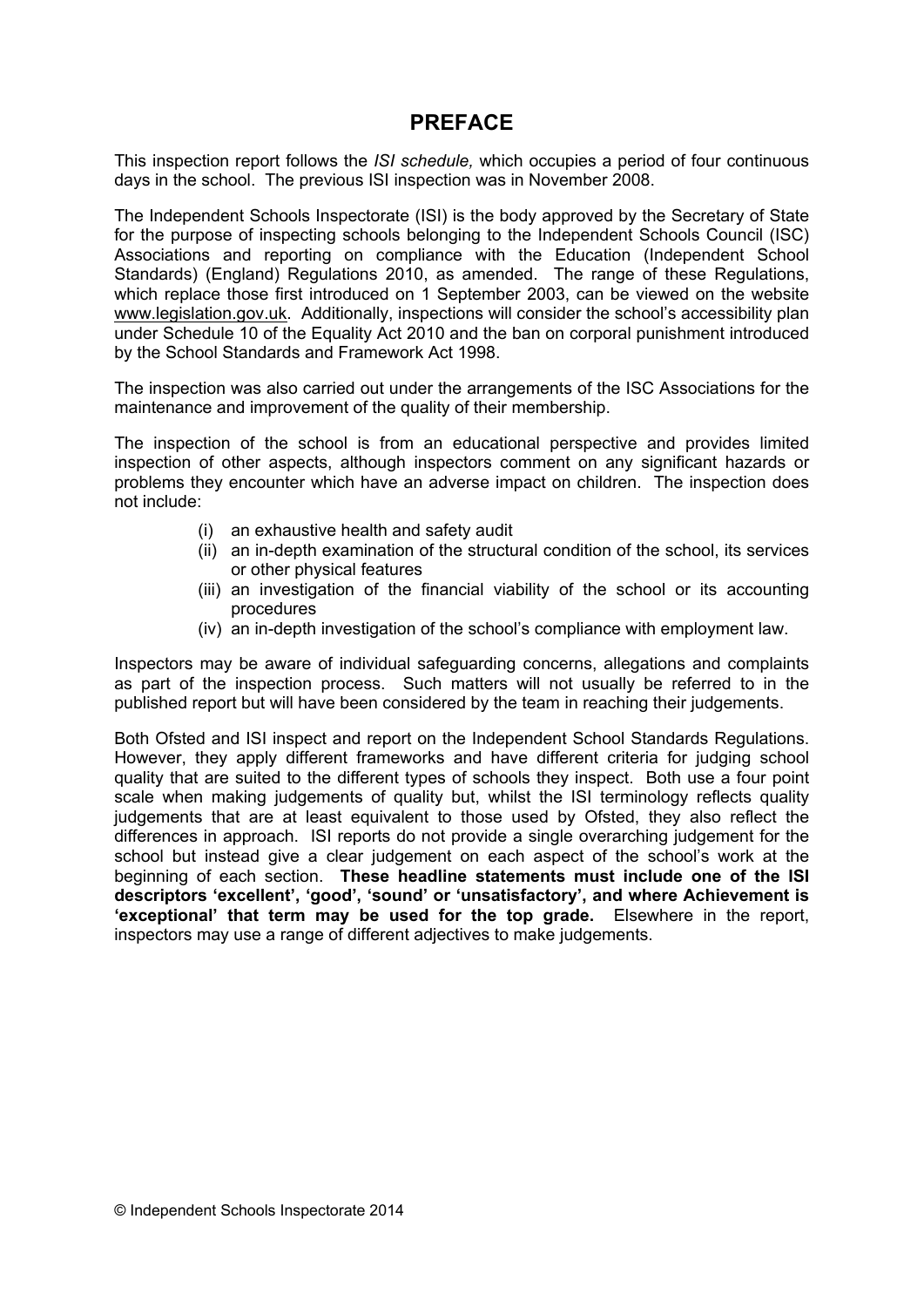## **INSPECTION EVIDENCE**

The inspectors observed lessons, conducted formal interviews with pupils and examined samples of pupils' work. They held discussions with senior members of staff and with the chair of governors, observed a sample of the extra-curricular activities that occurred during the inspection period, and attended registration sessions and assemblies. Inspectors visited boarding houses and the facilities for sick or injured pupils. The responses of parents and pupils to pre-inspection questionnaires were analysed, and the inspectors examined regulatory documentation made available by the school.

#### **Inspectors**

| Mrs Serena Alexander  | <b>Reporting Inspector</b>                                 |
|-----------------------|------------------------------------------------------------|
| Mr Christian Heinrich | Team Inspector (Head IAPS School)                          |
| Mr Jonathan Milton    | Team Inspector (Head IAPS School)                          |
| Mr Tony Halliwell     | Co-ordinating Inspector for Boarding                       |
| Mr Robert Humphreys   | Team Inspector for Boarding (Head of Boarding IAPS School) |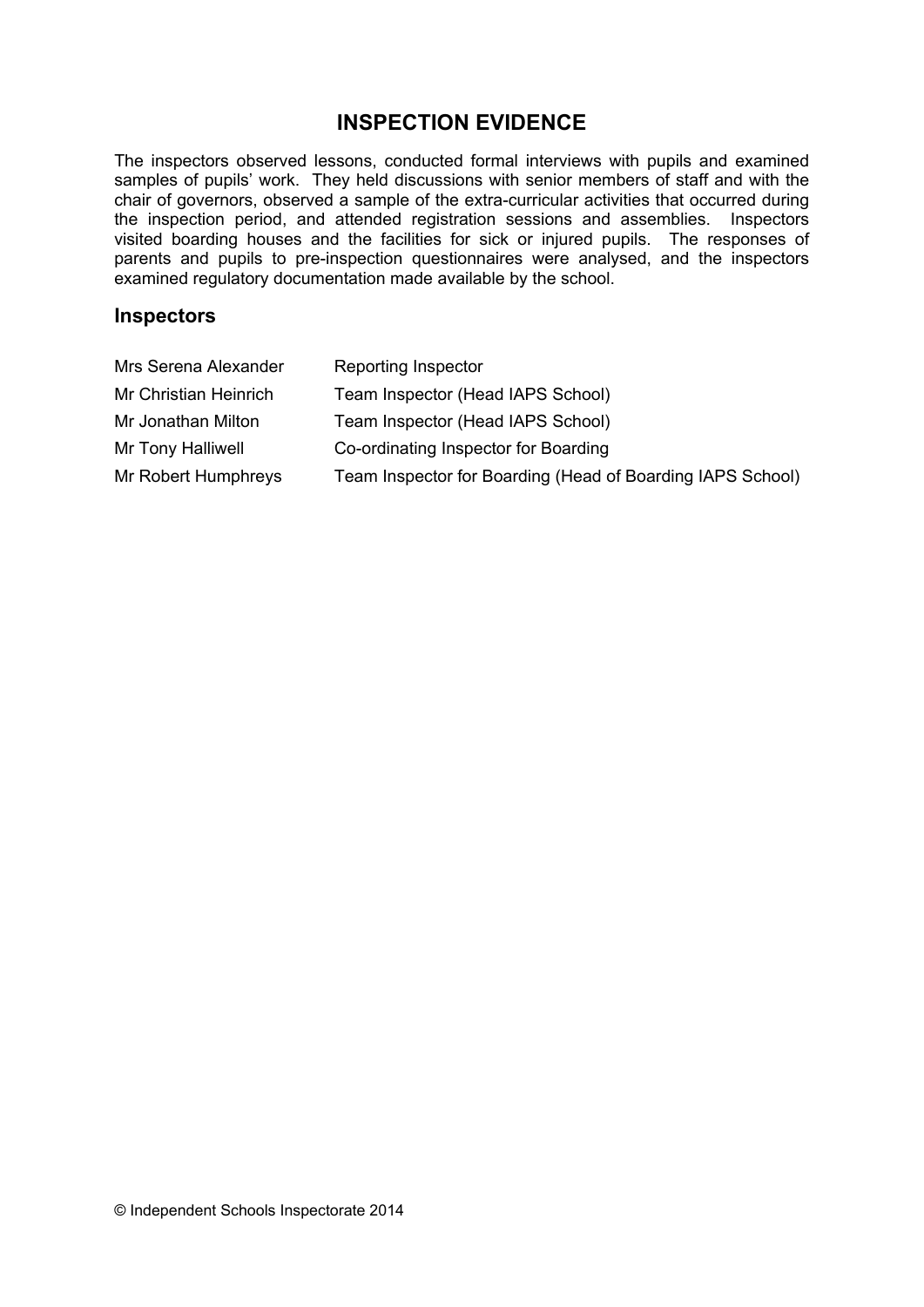# **CONTENTS**

| 1           | THE CHARACTERISTICS OF THE SCHOOL                                                                                                | 1           |
|-------------|----------------------------------------------------------------------------------------------------------------------------------|-------------|
| $\mathbf 2$ | THE SUCCESS OF THE SCHOOL                                                                                                        | $\mathbf 2$ |
| (a)         | <b>Main findings</b>                                                                                                             | 2           |
|             | (b) Action points                                                                                                                | 3           |
|             | (i) Compliance with regulatory requirements                                                                                      | 3           |
|             | (ii) Recommendations for further improvement                                                                                     | 3           |
| 3           | THE QUALITY OF ACADEMIC AND OTHER ACHIEVEMENTS                                                                                   | 4           |
| (a)<br>(b)  | The quality of the pupils' achievements and learning<br>The contribution of curricular and extra-curricular provision (including | 4           |
|             | community links of benefit to pupils)                                                                                            | 5           |
| (c)         | The contribution of teaching                                                                                                     | 6           |
| 4           | THE QUALITY OF THE PUPILS' PERSONAL DEVELOPMENT                                                                                  | 7           |
| (a)         | The spiritual, moral, social and cultural development of the pupils                                                              | 7           |
| (b)         | The contribution of arrangements for pastoral care                                                                               | 8           |
| (c)         | The contribution of arrangements for welfare, health and safety                                                                  | 8           |
| (d)         | The quality of boarding                                                                                                          | 9           |
| 5           | THE EFFECTIVENESS OF GOVERNANCE, LEADERSHIP AND<br><b>MANAGEMENT</b>                                                             | 12          |
| (a)<br>(b)  | The quality of governance<br>The quality of leadership and management, including links with parents, carers<br>and guardians     | 12<br>12    |
|             |                                                                                                                                  |             |

.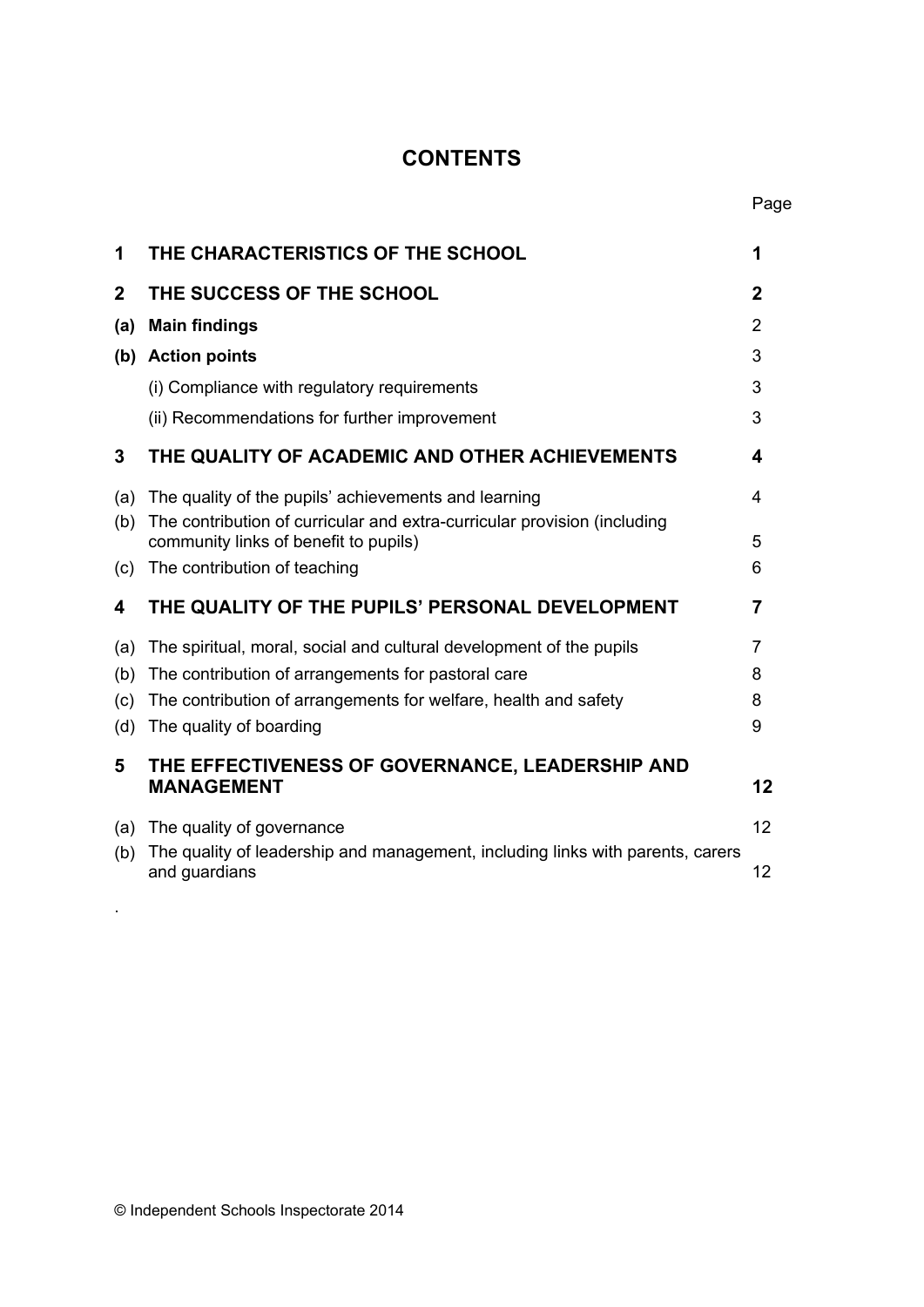## **1. THE CHARACTERISTICS OF THE SCHOOL**

- 1.1 Horris Hill is a boarding and day school for boys from the ages of seven to thirteen. It was founded in 1888 and has occupied its current site just south of Newbury ever since. It was owned by the same family until 1957, when it became a charitable trust, administered by a board of governors.
- 1.2 The school's aims are threefold. Firstly, it seeks to maintain the school community's unique ethos by encouraging pupils to take responsibility for themselves and each other and offering quick and individual support whenever needed. Secondly, it aims to maintain the best possible boarding environment, by providing the highest possible standards of catering, health care, accommodation and support in a vibrant community, together with high levels of staff involvement. Thirdly, the school seeks to prepare pupils well for entry to their senior school, by providing a rigorous and extensive education, developing the pupils' interests away from the classroom and promoting their personal qualities.
- 1.3 Since the previous inspection, the school has undertaken a programme of refurbishment, which includes the two senior boarding houses. At the time of the inspection, there were 115 boys on roll, of whom 95 are boarders. A number of pupils join the school at the age of eleven and a high proportion of the day pupils convert to boarding in due course. Boarders are accommodated in four boarding houses, two of which are in the main building and two, for the older pupils, in separate houses in the school grounds.
- 1.4 The results of standardised tests indicate that the ability profile of the school overall is above the national average. There is a wide spread of abilities represented, although there is a higher proportion of pupils with well above average ability in the more senior year groups. Pupils come from a wide range of professional, business, forces and diplomatic backgrounds, in approximately equal numbers from London, the local area of Hampshire and Berkshire, the rest of the United Kingdom and overseas. The overseas boarders represent several European, Asian and African nationalities. There are five pupils for whom English is an additional language (EAL) and twelve with special educational needs and/or disabilities (SEND), all of whom receive specialist support from the school. No pupil has a statement of special educational needs.
- 1.5 National Curriculum nomenclature is used throughout this report to refer to year groups in the school. The year group nomenclature used by the school and its National Curriculum (NC) equivalence are shown in the following table.

| School  | NC name           |
|---------|-------------------|
| 8,7     | Year <sub>3</sub> |
| 8,7,6   | Year 4            |
| 7,6,5   | Year 5            |
| 6,5,4   | Year <sub>6</sub> |
| 4,3,2,1 | Year <sub>7</sub> |
| 2.1     | Year 8            |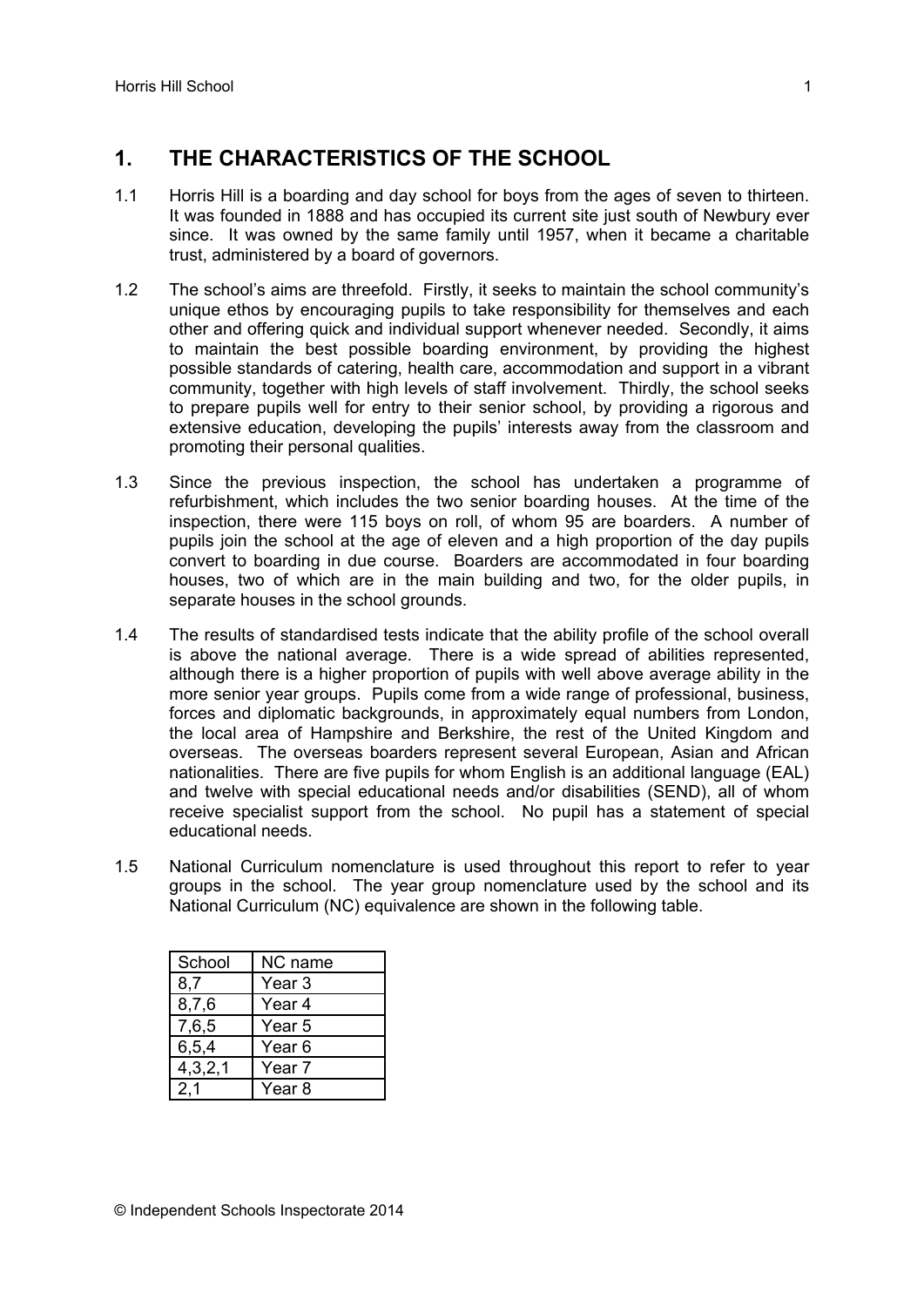# **2. THE SUCCESS OF THE SCHOOL**

#### **2.(a) Main findings**

- 2.1 The achievement of the pupils is excellent and fulfils the school's aims. The pupils are extremely articulate and apply their well-developed speaking and listening skills confidently. They write in a wide range of styles and have strong mathematical skills. The good standard of teaching and the pupils' excellent attitudes to learning contribute to the high levels of achievement. German has recently been added to the curriculum, which is broad and balanced, suitable for all ages and abilities and includes music, design and technology (DT) and art, with frequent opportunities for dramatic performances. Pupils with SEND or EAL are well supported in one-to-one lessons but provision for their individual needs in the classroom is not consistent. The range of sporting provision and number of fixtures has increased since the previous inspection. There is an excellent range of extra-curricular activities and pupils benefit from an outstanding range of trips as well as an extensive programme of weekend activities for boarders.
- 2.2 The quality of the pupils' personal development is excellent. The highly effective tutor system encourages each individual pupil to develop his personal qualities. The pupils are self-confident and considerate, showing respect for others of all ages. Throughout the school, pupils exhibit a clear sense of right and wrong. They have an awareness of the need to respect other cultures, developed through the curriculum, cultural days and school trips. The excellent quality of pastoral care is characterised by the mutual respect between pupils and staff and amongst pupils themselves. The quality of arrangements to ensure the welfare, health and safety of the pupils is sound. The safeguarding of pupils is taken very seriously, but current statutory guidance, including for recruitment procedures, has not always been followed correctly. Admission and attendance registers have not been stored correctly and the school does not keep an appropriate record of complaints. Boarding is good overall and excellent in many areas. Boarders are confident and demonstrate a pride in both the school and their four boarding houses. Behaviour in the houses is exemplary.
- 2.3 The quality of governance, leadership and management is sound. Governors have a wide range of professional expertise and provide oversight of the school, effectively discharging their responsibilities for financial planning, investment in staff, accommodation, health and safety and resources. In response to previous inspections, appraisal is now embedded firmly into the school's culture, but the monitoring of teaching and implementation of academic policies is not consistent across all departments. The school development plan does not yet incorporate, with timescales, the evolving curriculum and departmental schemes, with staff training needs appropriately linked. The role of the independent listener has been explained carefully to boarders who know how to make contact should the need arise. The child protection governor carefully monitors safeguarding matters and reports termly to the governing body. However, the governors' statutory annual review does not meet requirements, nor have governors ensured through monitoring that appointment procedures are scrupulously followed before staff begin work at the school. Committed and dedicated leadership maintains the school's aims, celebrates its traditions and implements changes. The school has excellent links with its parents who demonstrate extreme satisfaction with all that the school has to offer.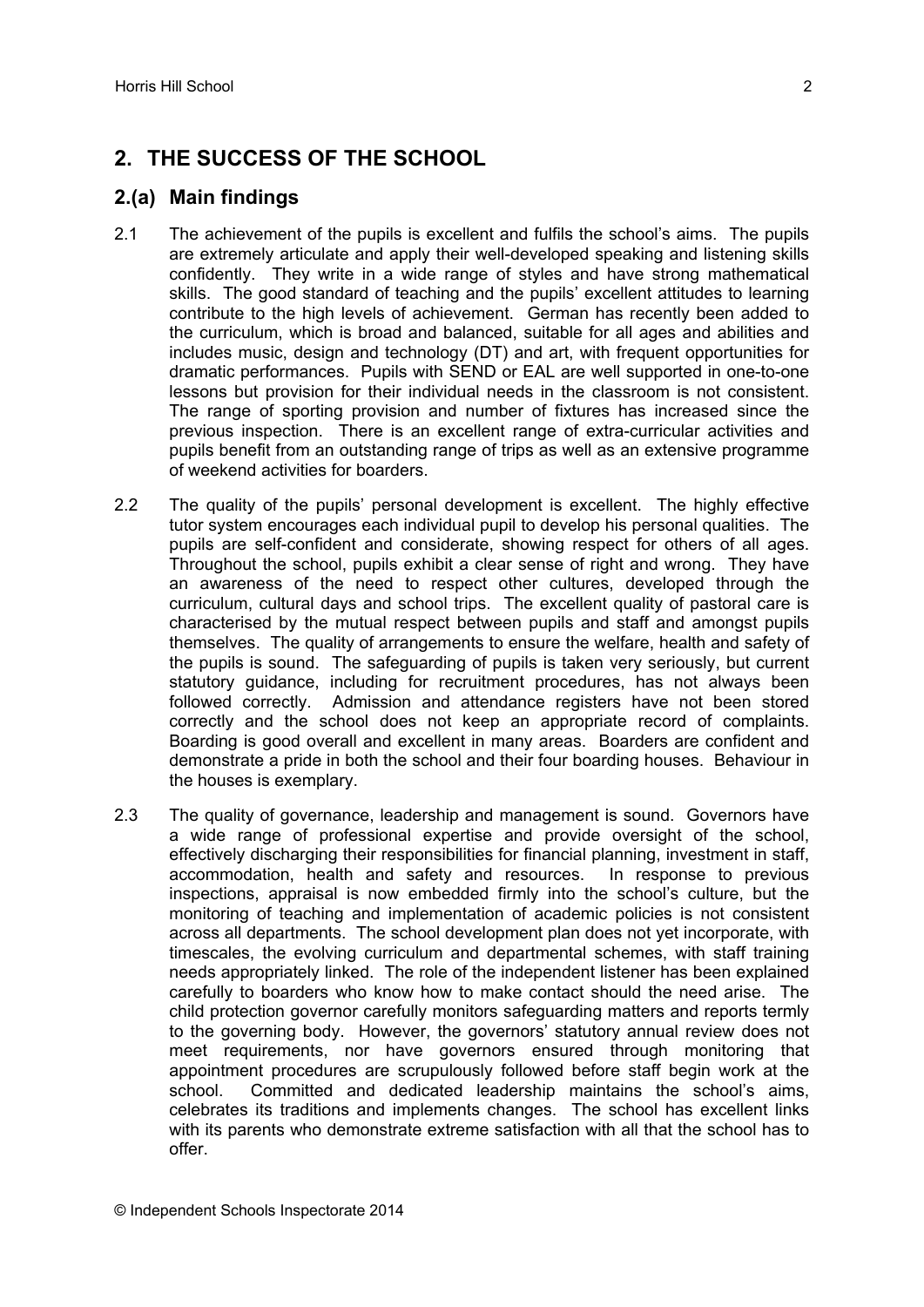## **2.(b) Action points**

#### **(i) Compliance with regulatory requirements**

- 2.4 The school does not meet all the requirements of the Independent School Standards Regulations 2010, and therefore it is required to:
	- store attendance and admission registers in accordance with the Education (Pupil Registration) (England) Regulations 2006 [Part 3, paragraph 17, under Welfare, Health and Safety of pupils];
	- ensure that references are taken, qualifications checked, checks against the barred list and the list of those prohibited from teaching, and medical declarations are made, and criminal records check certificates seen, before staff begin work at the school and that, where required, these are correctly entered in the school's single central register of appointments [Part 4, paragraphs 19.(2)(a), (b)(ii) (iv) and (e), 19.(3) and 22.(3)(b) and (c) under Suitability of staff, supply staff and proprietors; and, for the same reason, Part 3 paragraphs 7 (a) and (b) and 8 (a) and (b), under Welfare, health and safety, National Minimum Standard 11, under Child protection, and National Minimum Standard 14.1, under Staff recruitment and checks on other adults:
	- keep a written record of all complaints and whether they are resolved at the preliminary stage or at a panel hearing [Part 7, paragraph 25 (j), under Manner in which complaints are to be handled and National Minimum Standard 18, under Complaints]
- 2.5 The school does not meet all the National Minimum Standards for Boarding Schools 2013, as described above.

#### **(ii) Recommendations for further improvement**

- 2.6 In addition to the above regulatory action points, the school is advised to make the following improvements.
	- 1. Ensure the governing body monitors regulatory compliance systematically and robustly, including for boarding, and implements fully the recommendations from the previous inspection.
	- 2. Implement, monitor and review academic policies in order to ensure consistency, particularly in marking and assessment.
	- 3. Improve education plans for pupils with SEND by ensuring that these inform teachers of the pupils' individual needs and how to address them in teaching.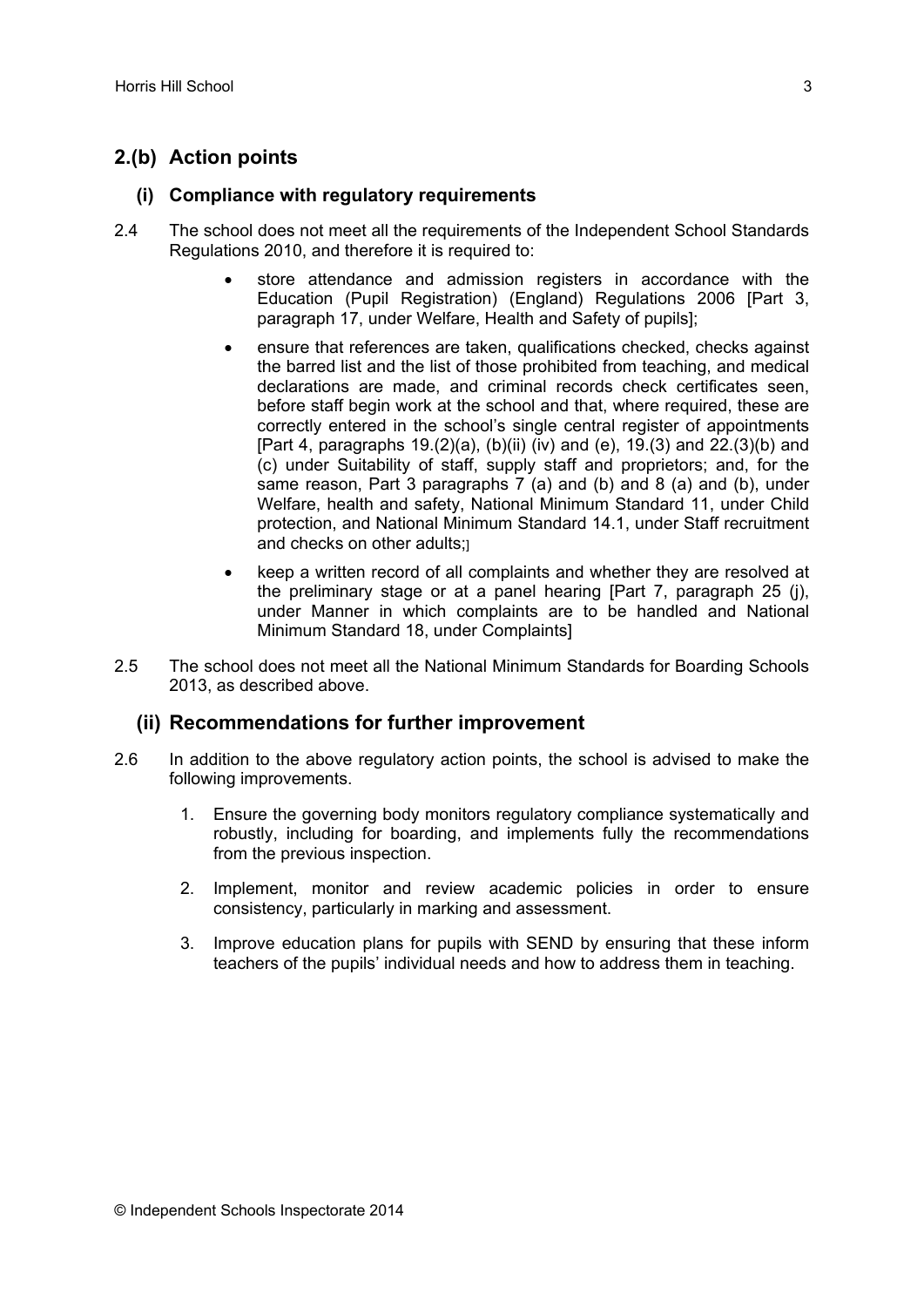### **3. THE QUALITY OF ACADEMIC AND OTHER ACHIEVEMENTS**

#### **3.(a) The quality of the pupils' achievements and learning**

- 3.1 The quality of the pupils' achievements and learning is excellent.
- 3.2 The school very successfully meets its aim to prepare boys for entry to their senior schools. Each year pupils consistently gain their places in competitive entry to academically selective independent senior schools and in recent years, several have been awarded academic, music, drama or design scholarships. Pupils demonstrate a very wide range of knowledge, understanding and skills for their age and ability, both in the core curriculum and in extra-curricular activities.
- 3.3 The pupils are extremely articulate and they apply their well-developed speaking and listening skills confidently in lessons, in performances and in discussions. They think logically, they speak fluently and they reason effectively. The pupils' reading is of a high standard as is demonstrated in standardised tests and in the fluency and understanding with which they read in class. Older pupils are able to write in a wide range of styles and they do so with considerable success. Much of the pupils' work is very well presented although this is not consistent across all subjects. They have strong mathematical skills, the most able showing excellent understanding of concepts. In recent years, several have had outstanding results in major national competitions. Their skills and knowledge both in modern foreign languages and in classics are also of a high standard. They achieve excellent results in art and design and, throughout the school, pupils show an imaginative response to their studies often employing humour or wit. They clearly enjoy their learning.
- 3.4 Pupils achieve excellence in a wide range of sporting activities. In recent years, individuals have been chosen to represent their counties in football, hockey and cricket and some have had significant success in national swimming and athletic competitions. In addition to these high level performances, others have also shown consistently high attainment in a range of sports, including success in fixtures against other local schools. High standards of attainment are also achieved in drama and in music. Large numbers of pupils take part in the regular school plays and many gain distinction or merit grades in instrumental exams.
- 3.5 The pupils' attainment cannot be measured in relation to performance against a fixed national average, but on the evidence available, it is judged to be excellent in relation to their abilities. Inspection judgements of the pupils' performance in lessons and in their written work in relation to national expectations confirm this evaluation of the pupils' attainment.
- 3.6 Overall, these levels of attainment indicate that pupils sustain a high rate of progress. Standardised tests taken annually in reasoning, reading and mathematics show at least good progress over time and for the older pupils, it is often rapid. Evidence gained during the inspection indicates that pupils with SEND make at least satisfactory progress in relation to their starting points and the more able often make excellent progress, benefitting from the high expectations the school has for them and their own attitudes to learning. Pupils with SEND are challenged effectively by the most successful teaching, and they often motivate themselves to make rapid progress through their own endeavours, although progress can at times be limited by inconsistent provision for individual needs.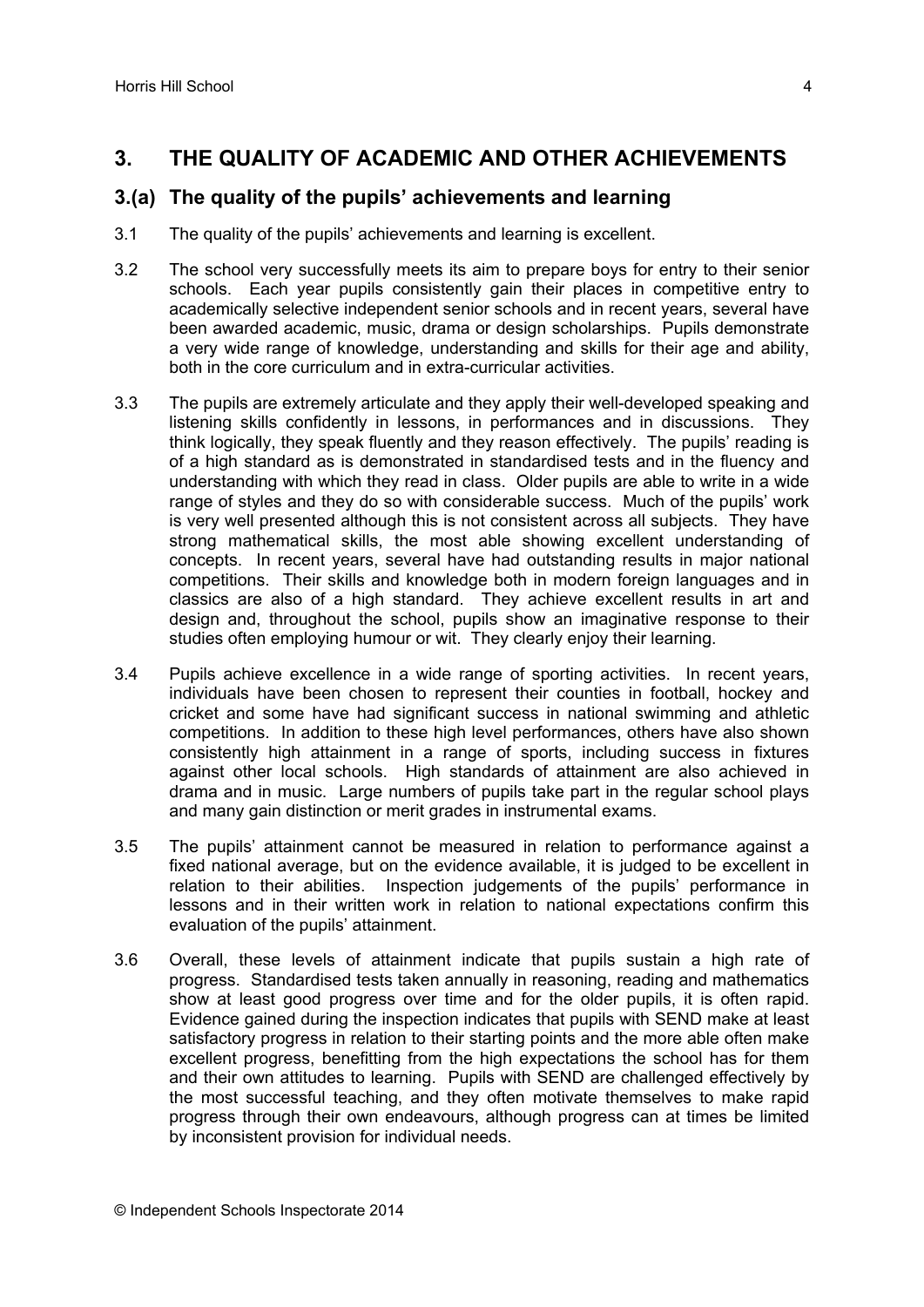3.7 Throughout the school, pupils have a positive and an enthusiastic approach to learning which strongly supports their overall achievement. They are successful in learning both independently and through collaborative work, where they put forward their ideas with confidence. They are consistently well behaved and well-motivated.

#### **3.(b) The contribution of curricular and extra-curricular provision**

- 3.8 The contribution of the curricular and extra-curricular provision is excellent.
- 3.9 The school's aim is well met. There is a broad, balanced and suitable curriculum in place, to which German has been added since the previous inspection, along with the opportunity for further individual support in English and French. An enhanced programme of sporting opportunities and fixtures meets the needs of a wider range of pupils extremely well, whilst a refreshed personal, social and health education (PSHE) syllabus ensures that such important areas as citizenship, the British legal system and cultural diversity are suitably encountered. The curriculum currently prepares pupils well for senior school entry examinations; however, the curriculum planning of individual departments has yet to provide for adjustments in response to forthcoming alterations to Common Entrance syllabi.
- 3.10 The most able pupils are well served by the school's termly remove system which enables pupils to progress to the next higher teaching group term by term, according to their attainment, and thus may advance quickly. For older pupils, the greater challenge of the curriculum and smaller classes lead to thorough preparation for scholarship and other entrance examinations. Able pupils are also challenged by internal and external competitions such as in public speaking, general knowledge and mathematics. The resulting articulacy and confidence of these pupils is apparent. Arrangements for pupils with SEND and EAL include support through individual teaching and by teachers in the classroom. Individual support is successful, but the individual needs of pupils with SEND are not consistently met in classes.
- 3.11 Since the previous inspection, the use of ICT has expanded within the curriculum. Good use is made of the ICT room with classes using the facilities to develop work in other subjects. The provision of interactive whiteboards into many classrooms offers further opportunities to pupils.
- 3.12 The curriculum presents excellent opportunities for the pupils to develop their own interests; in particular, the creative subjects such as music, DT and art and frequent dramatic performances enhance the confidence and sensitivity of the pupils. Almost all pupils learn to play a musical instrument.
- 3.13 The school offers an excellent range of additional trips locally as well as abroad. These are often distinctive in their provision for cross-curricular opportunities; the French trip to Montpelier, for example, offered additional enrichment in classics and mathematics. There is a wide variety of extra-curricular activities to explore with such disparate experiences as clay-pigeon shooting, kite-flying, train club and bushcraft, amongst many others. For boarders, there is an excellent range of weekend activities.
- 3.14 The curriculum is further supported by its close links with the local community, whether in hosting a British Legion tea party on Remembrance Sunday or singing in the local church. Further links exist through charitable fundraising to overseas communities, for instance in India, Kenya and Uganda.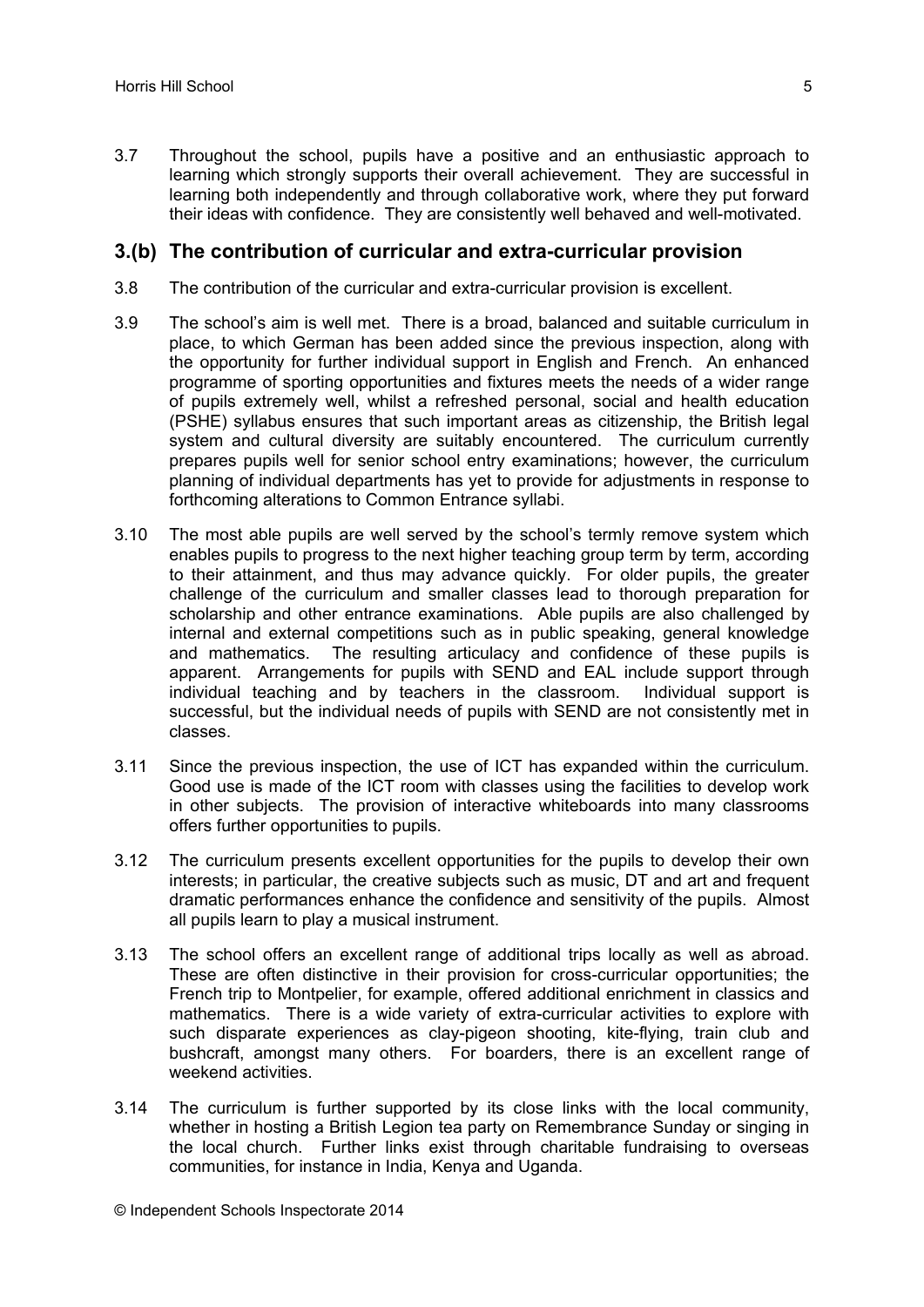## **3.(c) The contribution of teaching**

- 3.15 The contribution of teaching is good.
- 3.16 The good standard of teaching, as judged in the previous inspection, contributes positively towards the excellent levels of the pupils' achievement and personal development. It supports the school's aims well. Teaching is knowledgeable and committed to helping pupils make progress. Pupils benefit from specialised teaching in a wide range of subjects, and the teachers' enthusiasm for their subjects is evident.
- 3.17 The most effective teaching is lively, engaging and well planned, designed to encourage active learning through an appropriately varied range of demanding tasks. For example, in physical education (PE), pupils were thoroughly engaged in demanding fitness activities using sophisticated technical knowledge. In less successful teaching, learning opportunities are restricted by a lack of pace or by over-directed teaching which limits challenge or the opportunity for all pupils to contribute independently. This restricts the pupils' progress. In the pre-inspection pupils' questionnaire, a few pupils expressed the opinion that their teachers do not give them individual help when they need it and that their homework does not help them learn. Inspection evidence shows clear assistance is given in class but where the pupils' understanding is limited by the lack of a structured explanation or method some are then unable to complete their homework.
- 3.18 Pupils' work is regularly marked and marking, at its best, is very effective in allowing pupils to understand where they have made an error and how to correct it. Where it is excellent, it is in line with the school marking policy, being thorough and including encouraging comments, suggestions for improvement and appropriate targets. This standard of marking is not yet consistent across all subject areas and year groups and the pupils' understanding is thereby limited.
- 3.19 The resources available throughout the school are of excellent quality and used effectively to promote learning. Some of the most effective teaching employs an imaginative use of ICT, making use of interactive whiteboards to engage pupils with stimulating illustrations. The high quality of teaching accommodation allows teachers to be flexible in their approach, tailoring tasks to the interests of their pupils.
- 3.20 Teaching for pupils with SEND and EAL is good overall. These pupils' needs are well met in individual lessons, and they are given sympathetic support from staff in mainstream classes. Their individual education plans (IEPs), although detailed, do not include sufficiently detailed advice to enable classroom teachers to provide consistent support. Tasks are often tailored to individual needs only in terms of what pupils might achieve, rather than being structured to offer different methods of enabling progress. Challenge for able, gifted and talented pupils is good especially in the senior section of the school. The school now uses a range of assessments to monitor the pupils' cognitive ability and attainment in specific areas, but these tools are not yet used by departments to monitor trends or to inform teaching in order to plan for the individual needs of all pupils.
- 3.21 Teaching shows good knowledge of pupils and engages with them in a relaxed but purposeful way. Teaching consistently encourages positive and supportive attitudes between pupils and does much to support the very constructive relationships that exist across the school, fostering excellent behaviour in pupils.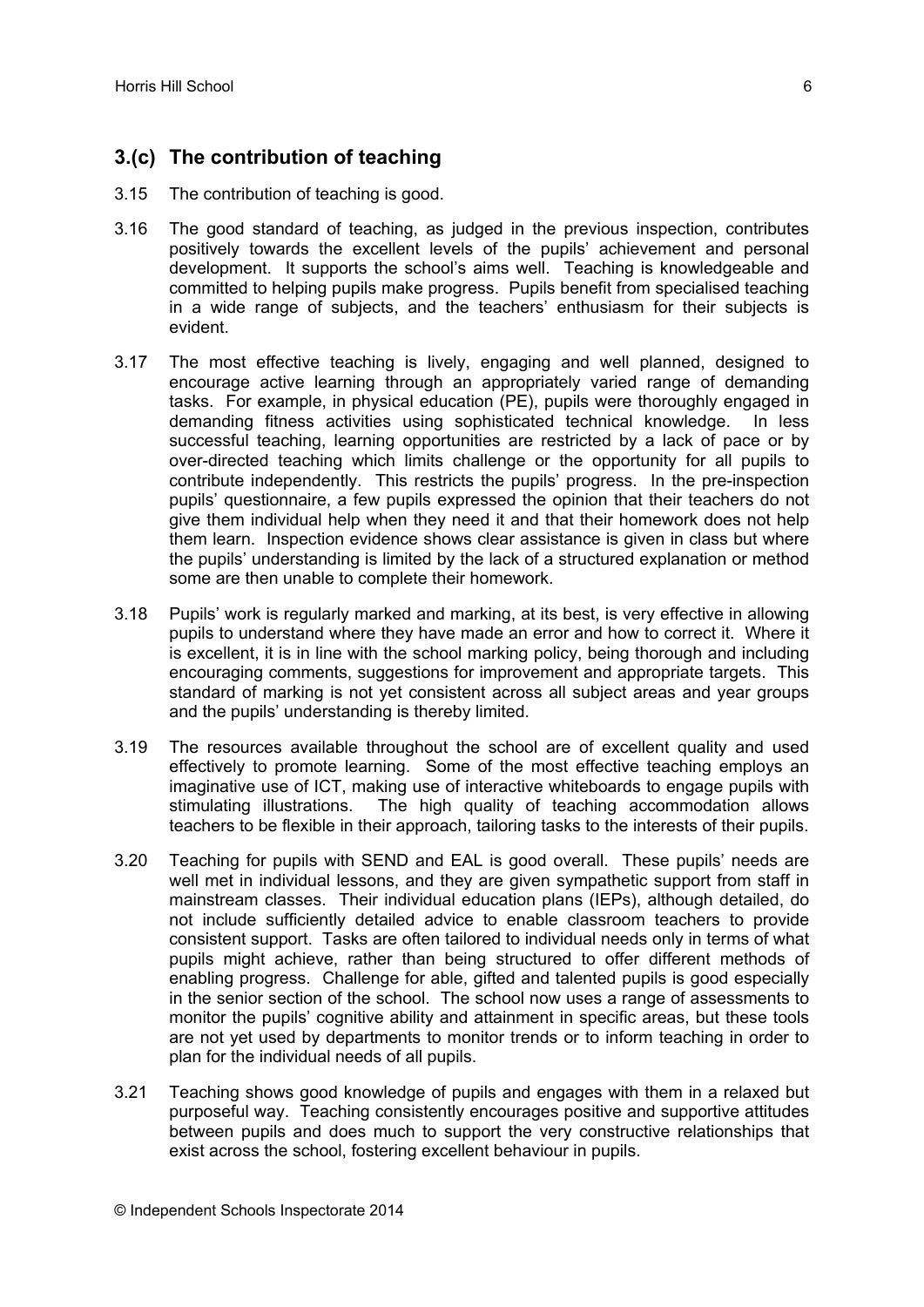## **4. THE QUALITY OF THE PUPILS' PERSONAL DEVELOPMENT**

#### **4.(a) The spiritual, moral, social and cultural development of the pupils**

- 4.1 The spiritual, moral, social and cultural development of the pupils is excellent.
- 4.2 The school's aims are extremely well met in seeking to ensure the pupils take responsibility for themselves and others. The spiritual development of the pupils is excellent. Pupils benefit from the individual guidance offered to them where needed and develop their personal qualities within a supportive, sensitive and contemplative community. Pupils find moments for stillness and reflection; in the dormitories or in chapel, periods of silence and contemplation were witnessed. The kitchen garden provides both vegetables for the dining table and a space and a time in which to reflect. The pupils are confident, eloquent and calm in discussion, such as when engaged in thoughtful and challenging debate as to whether chimpanzees should have human rights.
- 4.3 At all levels of the school, the moral development of the pupils is excellent. Pupils have opportunities for individual reflection and development. They explore moral issues within relevant contexts and without undue peer pressure at their regular tutorials. Pupils exhibit a clear sense of right and wrong and of how best to behave for the good of the community as a whole. They reflect readily on shared experiences and are encouraged in this by the culture of the school.
- 4.4 Pupils take their many opportunities for responsibility seriously in a variety of contexts, such as monitors or colour captains or as a 'stacker' or 'clearer' for a table at lunch. Pupils sit on the food committee and have a say in the provision and selection of food. When pupils join the school, 'paters' are appointed to guide them through their early days. Pride is taken in this service and in the appreciation that staff show for the role's successful conclusion. The friendly interaction between different year groups is a distinctive and hugely positive feature of the school.
- 4.5 At all levels of the school, the social development of the pupils is excellent. The pupils' growing maturity and social awareness is encouraged successfully through the tutor system. Truly social behaviour was demonstrated at, for example, a postmatch tea where pupils wished their opponents good fortune in their next match. Differing charities of particular import to the extended school community at home and abroad are selected as the recipients of the whole school's focus and their physical efforts. Pupils enter whole-heartedly into fundraising, willingly giving up their time, for example, by participating in a recent bicycle challenge for a national charity.
- 4.6 The pupils show an excellent awareness of the need to respect other cultures and religions. Most observe the Christian faith whilst learning of other cultures and creeds and pupils show a tolerance and appreciation of others' beliefs. This is reinforced through the syllabus in religious studies and PSHE as well as through trips abroad, assemblies and cultural days. The pupils' personal development is also assisted by the provision of an extensive programme of external visits including challenging theatrical trips, a visit to a Premiership rugby match and group camps under canvas.
- 4.7 In conversation and in their behaviour around the school, the pupils display an excellent level of personal awareness and moral development and clearly relish their shared responsibility to show consideration and courtesy in their dealings with each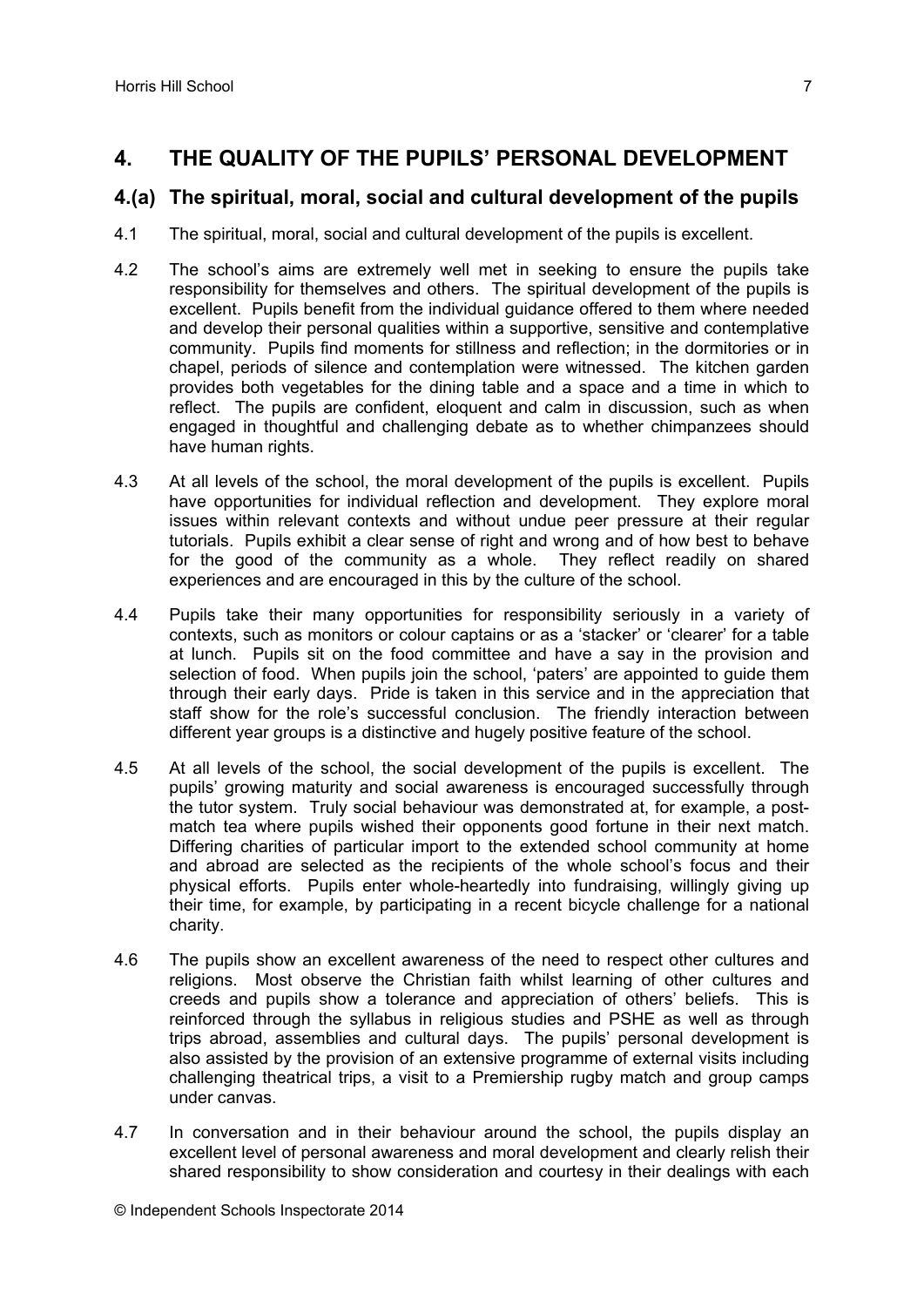other as well as with visiting guests. By the time they leave the school they achieve high levels of personal development.

#### **4.(b) The contribution of arrangements for pastoral care**

- 4.8 The contribution of arrangements for pastoral care is excellent.
- 4.9 Staff provide highly effective support and guidance for the pupils in accordance with the school's aims. Pupils have individual tutors and their role is key to the school's pastoral structures; boarding housemasters support the tutors in monitoring the pupils' needs. Pastoral care is seen as a key aspect of tutors' roles and is monitored closely; a conduct file is used to record both positive and negative pupil behaviour.
- 4.10 Relationships between staff and pupils are exceptionally good, characterised by mutual respect, and pupils express a very high level of confidence in their teachers and tutors. Pupils know to whom they can go when they are in need. Pupils are very supportive of one another, are good at listening and value each other's contribution, in and out of class.
- 4.11 The school promotes a healthy lifestyle. The PSHE programme includes units on the benefits of healthy eating and regular exercise and fresh fruit is available to the pupils in both the main school and boarding houses. The popular activities programme provides a variety of opportunities for all pupils to undertake regular exercise.
- 4.12 The school effectively promotes good behaviour and this is demonstrated by pupils within lessons and activities and as they move around the school. A small minority of pupils raised concerns about fairness in the application of rewards and sanctions in the pre-inspection questionnaire. This is not supported by inspection evidence. The school actively encourages a positive reward system to encourage good behaviour which is monitored by senior staff. Pupil monitors are also able to comment positively on their peers. The school has effective measures to guard against bullying. Pupils expressed no concerns about bullying; incidents rarely occur and are quickly and efficiently resolved should they arise.
- 4.13 The school now has an appropriate three-year plan to ensure access to its provision for those with educational or physical disabilities.
- 4.14 A minority of pupils in the pre-inspection questionnaire felt that the school does not ask for their views or respond to them. Inspection evidence does not support this view and pupils were keen to point out that they can join committees, such as the boarding council and food committee, as well as pro-actively use suggestion boxes located across the school. Pupils are confident that they can approach staff individually and that they will be listened to carefully.

#### **4.(c) The contribution of arrangements for welfare, health and safety**

- 4.15 The contribution of arrangements for welfare, health and safety are sound.
- 4.16 Health and safety measures are well established and effective. Thorough risk assessments are carried out regularly and safety in workshops and laboratories is carefully maintained. Buildings and premises are maintained to a good standard with checks on equipment being undertaken by suitably qualified contractors and detailed records kept. Fire safety procedures work well and fire drills are carried out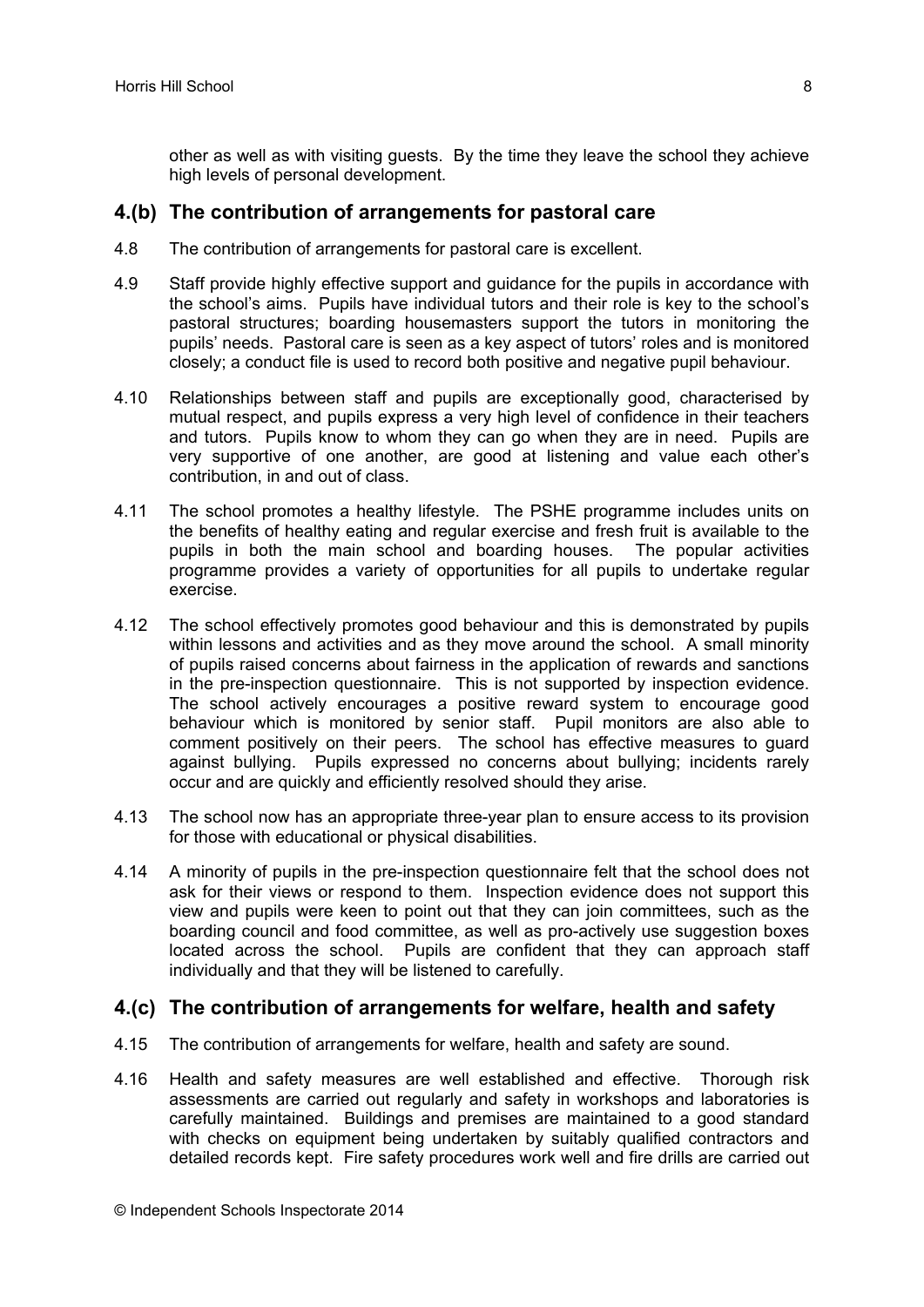regularly. A fire risk assessment is undertaken annually and any recommendations arising from this are acted upon. Staff receive appropriate fire training.

- 4.17 Excellent provision is made for those who are unwell or who are injured at school with a well-equipped and well managed medical centre. Most staff are trained in first aid. Medicines are stored securely, any accidents or injuries are recorded and parents are kept informed.
- 4.18 Throughout the school, procedures for keeping children safe are understood and implemented but measures have not always been consistent with current statutory guidance. The school's policy has recently been reviewed and issued to staff with their attention drawn to new guidance; this is clearly understood and is followed. Designated staff receive appropriate safeguarding training from the local authority. New staff have appropriate induction training that includes safeguarding and all staff receive child protection training regularly. Recruitment checks have not always been correctly undertaken on all staff and some checks have not been undertaken at the appropriate time. The recruitment process has recently been reviewed successfully and all correct procedures are now being followed before appointment.
- 4.19 The attendance registers are maintained correctly although neither these nor the admission register have been stored for the previous three years. The admission register did not include all of the required information for all entries but this was completed accurately by the end of the inspection. Arrangements are now in place for this to be backed up regularly.

#### **4.(d) The quality of boarding**

- 4.20 The quality of boarding is good.
- 4.21 The outcomes for boarders are excellent. The schools boarding aims, written as a statement of principles and aims, are clearly achieved. The boarders quickly develop a sense of confidence and individual responsibility in a safe and healthy environment ensuring that their welfare and wellbeing needs are fully met. The four residential houses make a strong and vital contribution to the distinctive ethos of the school, which is predominately boarding.
- 4.22 Boarders are confident, polite and articulate, and they demonstrate a pride in both their school and the four boarding houses. There is a strong sense of community throughout the campus, including the relatively small number of overseas boarders who are fully integrated into the boarding environment. Relationships between staff and boarders and amongst boarders themselves are excellent, warm and sincere and this is a strength of the school.
- 4.23 Pupils are able to influence boarding provision through the boarders' house council committees, and through the use of suggestion boxes. A small minority of pupils in their questionnaires expressed concerns about the school responding to pupil opinions; however, boarders interviewed during the inspection did not support this view. Pupils are able to keep in regular contact with their families through the internet and parents are able to contact their sons using a boarding house mobile phone.
- 4.24 The quality of boarding provision and care is excellent. Boarders are encouraged to be fit and healthy and they take advantage of the excellent facilities on the campus available to them. Behaviour in the houses is excellent and boarders thrive in the atmosphere of mutual trust and respect. Pupils feel that they are well looked after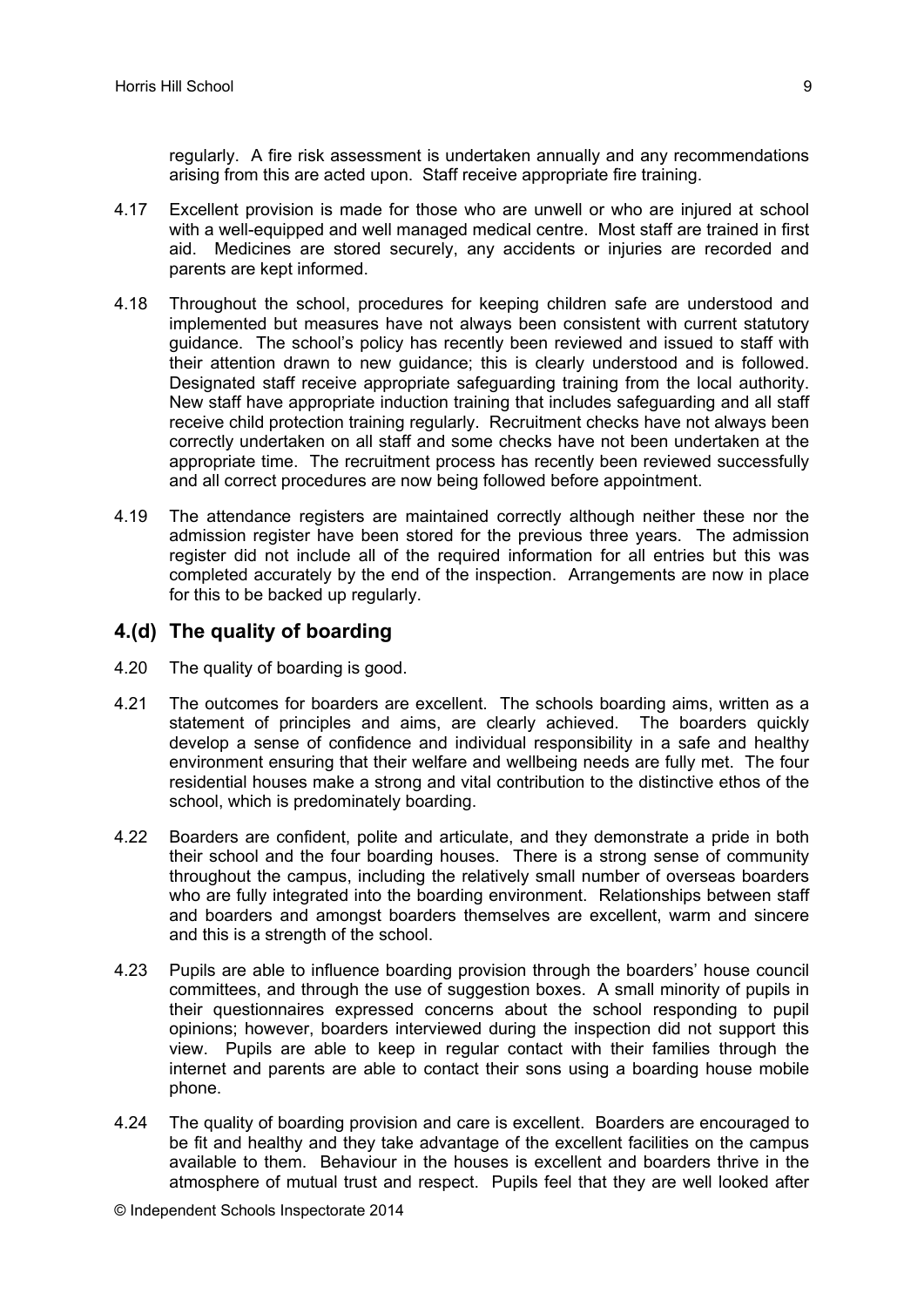and readily confirm that there is access to a range of appropriate adults, including the independent listener, with whom to discuss personal issues. Houses are warm, comfortable, secure and well maintained, and the standards of decoration and cleanliness are good. The senior houses have kitchenettes, enabling boarders to prepare snacks and drinks. Laundry provision is very effective and houses have good recreational facilities with televisions, DVDs and board games together with laptop access for parental communication.

- 4.25 Boarders benefit from the school's extensive programme of extra-curricular activities, including a number of activities that pupils can choose during the afternoon sessions and at weekends.
- 4.26 The catering provision is good. A minority of the older pupils expressed concerns in the pupils' questionnaire about the quantity and variety of food on offer, most especially for the evening meal. Inspectors found the meals to be wholesome and nutritious, however a small minority of the older and more physically active pupils interviewed commented that the quantity of food on offer for the main courses is not always sufficient. Inspectors agree.
- 4.27 Special dietary requirements are catered for, and they are efficiently monitored by the medical centre staff. The medical centre, located in separate accommodation, provides a 24-hour nursing service for the residential community. Boarders may attend at any time and a doctor visits weekly. The atmosphere is warm and welcoming with appropriate facilities for sick boarders. Meticulous attention is given to the management of medication and all medication is correctly and appropriately stored and dispensed, with parental consent in place. The confidentiality and rights of boarders are respected. Patient notes are efficiently recorded and maintained.
- 4.28 The arrangements for welfare and safeguarding are good. Procedures are in place to ensure that the safety of boarders is promoted and managed effectively by boarding staff at all levels; however, the recruiting and checking procedure of a number of school staff has not been sufficiently robust. Effective anti-bullying and behavioural policies and procedures are in place including those for dealing with esafety. The school's safeguarding policy encompasses all staff, visitors and contract workers. All boarding and other staff are regularly trained in safeguarding and are confident that they know what they should do if a child protection issue arises. Good relationships are evident across the community therefore generating an open and trusting atmosphere in houses. Positive pupil behaviour is encouraged and boarders are extremely confident in speaking with house staff, secure in the knowledge that all their concerns are taken seriously and dealt with promptly.
- 4.29 The boarding houses have clear and effective systems to supervise pupils and staff are readily available to assist them when necessary. Effective communication between boarding staff and parents ensures the safety and welfare of boarders. Appropriate risk assessments are in place. There are regular fire drills, which take place in boarding time, and all buildings and fire extinguishers are regularly checked. Fire logs are up-to-date and correctly maintained.
- 4.30 The effectiveness of the leadership and management of the boarding provision is good and is reflected in the quality of the relationships and personal development of boarders. Systems for the monitoring of policies and procedures are good overall but do not benefit from regular review by governors. Strong house loyalties, together with the friendly, positive relationships and atmosphere, are nurtured by highly dedicated and hardworking staff. All resident staff have clear job descriptions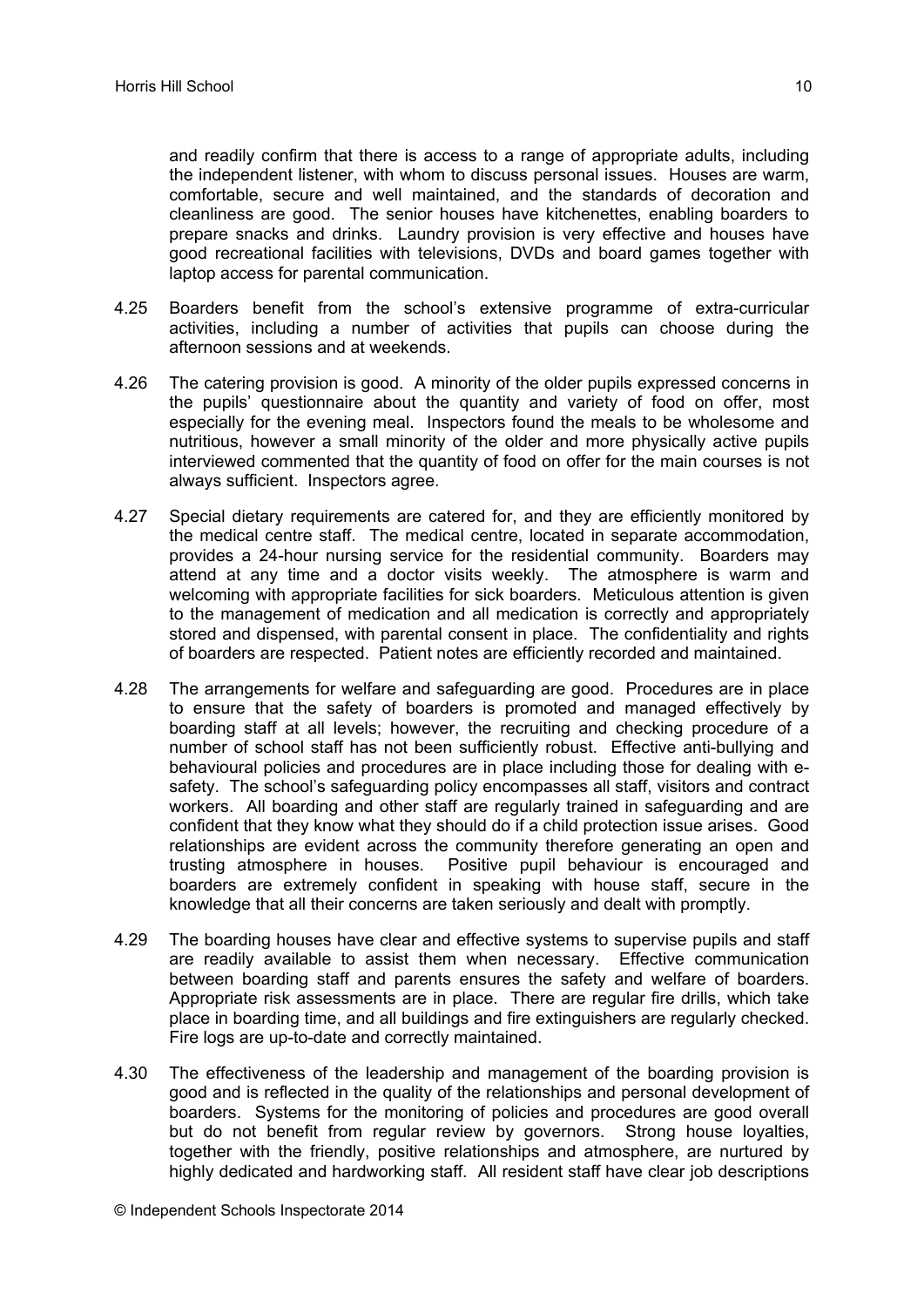and receive effective induction. Boarding staff are appraised regularly but links between the outcomes of appraisal and staff development are currently insufficiently developed. The boarding community currently benefits from the services of four gap-year students whose support is much appreciated by the boarders. In response to the pre-inspection questionnaires, parents expressed extremely high levels of satisfaction with the boarding provision. The boarding team meets regularly to review arrangements for boarding and discussion is underway regarding the use of self-evaluation and appraisal as a management tool to better support longer term development of boarding in the school. There has been much investment in the upgrading of boarding accommodation to a very good standard for senior boarders in recent years and there is a continuing programme of boarding refurbishment.

4.31 The school has responded positively to the recommendations of the 2012 ISI report. The independent listener is well established and the child protection governor carries out a regular review of safeguarding and reports termly to the governing body.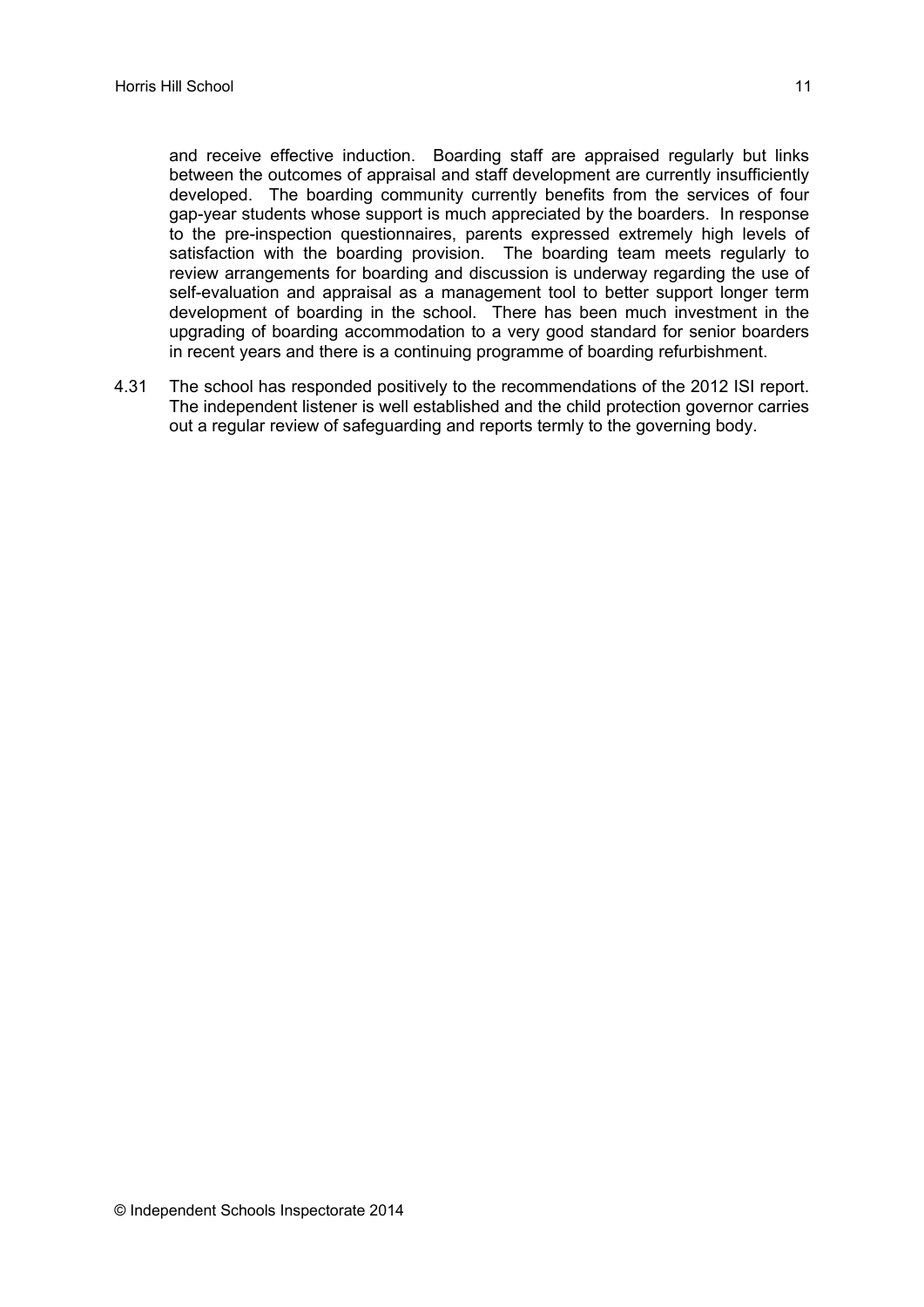## **5. THE EFFECTIVENESS OF GOVERNANCE, LEADERSHIP AND MANAGEMENT**

#### **5.(a) The quality of governance**

- 5.1 The quality of governance is sound.
- 5.2 Governors have a wide range of professional expertise and many are closely involved with the school; some are current parents. They provide oversight of the school in line with its aims and effectively discharge their responsibilities for financial planning, investment in staff, accommodation, health and safety, and resources. Governors are kept informed by detailed reports from the child protection governor and termly reports from senior managers, as well as through personal attendance at the school for special events and, occasionally, to observe lessons and the daily routine. New governors follow a structured induction programme that includes appropriate training.
- 5.3 All governors have undertaken training in child protection and the pupils' welfare is regularly reviewed. Following a recommendation from the previous inspection, a detailed report on safeguarding and the pupils' wellbeing is made termly; however, the governing body have not referenced their own statutory annual review of safeguarding policies and procedures to current statutory guidance, nor have they ensured, through monitoring, that appointment procedures are scrupulously followed.
- 5.4 A school development plan is in place but this does not fully meet all the recommendations of the previous inspection and does not incorporate timescales. The governing body, through senior members of the board, provides appropriate support to the school, monitoring the effectiveness of overall provision and looking forward to consider potential future improvements. They undertake an annual appraisal of the work of the headmaster.

#### **5.(b) The quality of leadership and management, including links with parents, carers and guardians**

- 5.5 The quality of leadership and management, including links with parents, carers and guardians, is sound.
- 5.6 The leadership and management of the school give firm educational direction as is confirmed by the excellent personal development and attainment of the pupils. Every child is known to the leadership team; each has a conduct file and receives praise or sanctions directly from leadership. Individual consideration is given termly to the progress of each child and possible progression through the system of termly remove. Excellent links with parents are maintained. The sense of community that is central to the ethos of the school stems from committed and dedicated leadership that maintains the schools aims, celebrates its traditions and implements changes when these are of benefit to pupils.
- 5.7 The recommendation of the previous inspection, to embed staff appraisal more firmly into the school's culture to support and develop individual staff teaching and their extra-curricular strengths, has been met and individual appraisals take place annually. The induction of new members of staff is carried out effectively, welcoming them into the school community with its distinctive routines and practice. The monitoring of teaching, assessment and marking is not carried out continuously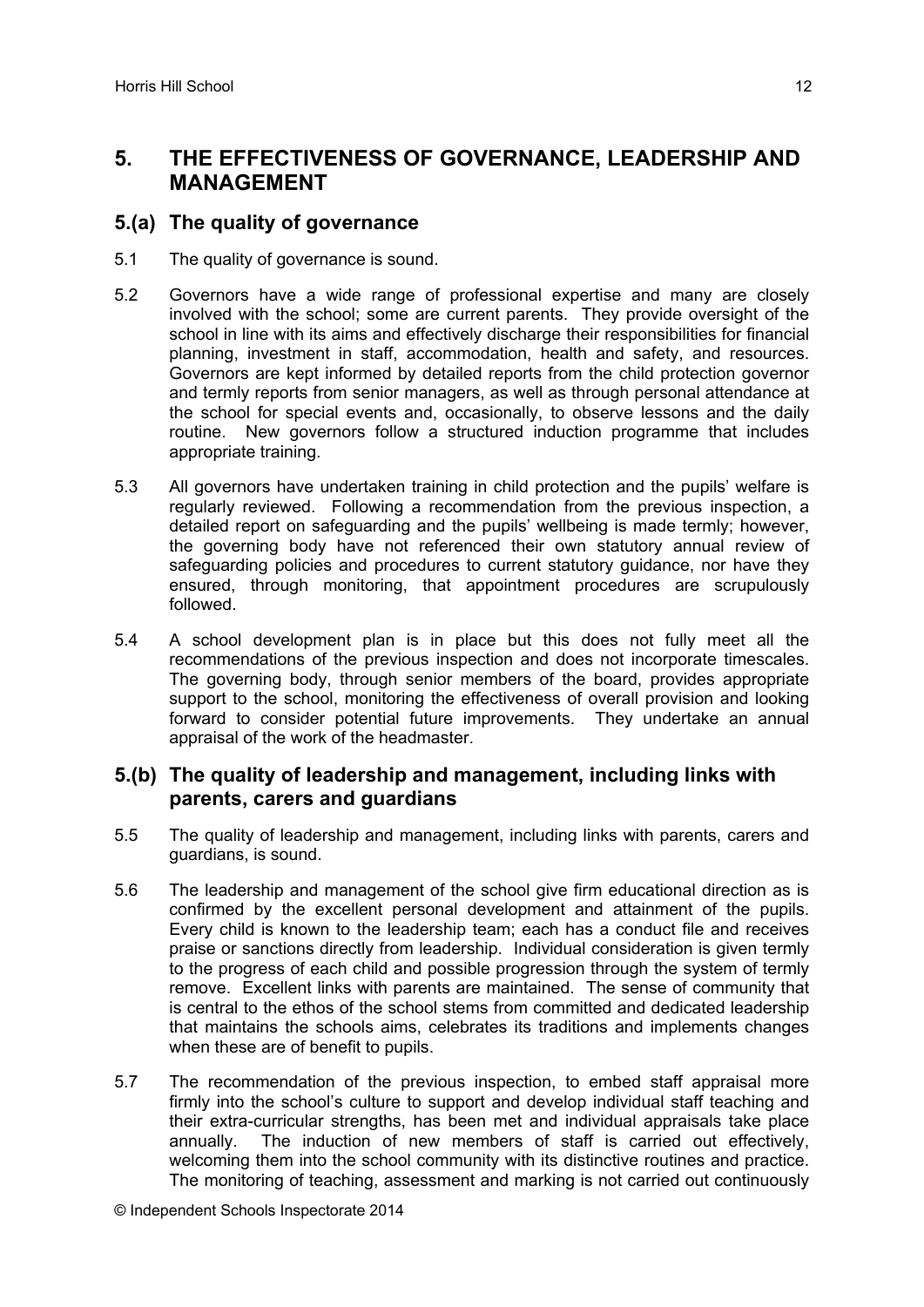or effectively by the leadership team. The results of standardised testing are not yet used by departments to track the progress of all pupils, including those with SEND and EAL. Scrutiny of the school policies prior to the inspection showed that the school has not always been rigorous in ensuring that it keeps up-to-date with the most recent regulatory requirements. By the end of the inspection, the school had taken suitable steps to ensure that identified shortcomings in policies had been rectified.

- 5.8 Periodic parent questionnaires inform the school's self-evaluation and this is thorough in reviewing provision, but middle management roles do not contribute sufficiently to oversight of all aspects of the school to enable priorities to be set for improvement. The school development plan, which is produced and reviewed annually, touches on educational provision but does not fully meet the recommendation of the previous inspection to include evolving curriculum and departmental schemes. Such schemes lack awareness of recent educational changes and their potential impact on senior school entry requirements. There is no reference in curriculum documentation to staff training as recommended by the previous inspection.
- 5.9 The pupils' welfare, health and safety are high priorities for leadership and management and there are careful procedures in place that are monitored and reviewed regularly. The school successfully recruits and retain suitable staff, who are trained in their roles in safeguarding, welfare, health and safety. However, policies for safeguarding and child protection, including recruitment and the maintaining of registers, have not always met current regulatory requirements.
- 5.10 The excellent links with parents enable the school to maintain productive relationships in accordance with its aims. Parents are extremely happy with the school's provision for their children. The parents' responses to pre-inspection questionnaires showed that they are overwhelmingly positive about the level of pastoral and extra-curricular activities offered by the school. There is an effective complaints policy in operation. Almost all parents reported that the school had handled any concerns well and most received timely responses to their questions, although a written record of all complaints and whether they are resolved at the preliminary stage or proceed to a panel hearing, for which the complaints policy provides, is not kept and monitored.
- 5.11 Parents receive regular and detailed information regarding their child's progress, the pastoral care delivered by the school, and the high standards of behaviour achieved by the pupils. Many parents take the opportunity to meet with their son's teachers when returning pupils to the school after weekends at home. Inspectors concur with the many parental comments referring to pupils being very happy and that the school's environment is one in which the quality of education provided and the pupils' personal development is of a high standard.
- 5.12 The weekly newsletter home provides a complementary view of the school and gives insightful information regarding weekly activities. The website is modern and functional and contains recent news articles. Social networking provides instant updates on school activity to parents located throughout the world. The parent handbook provides all the necessary information. Parents are very happy with the termly detailed, comprehensive and regular reports about their children's progress. Many of the parents commented positively about how their children are known as individuals by staff, which has promoted their children's self-confidence and independence.

© Independent Schools Inspectorate 2014